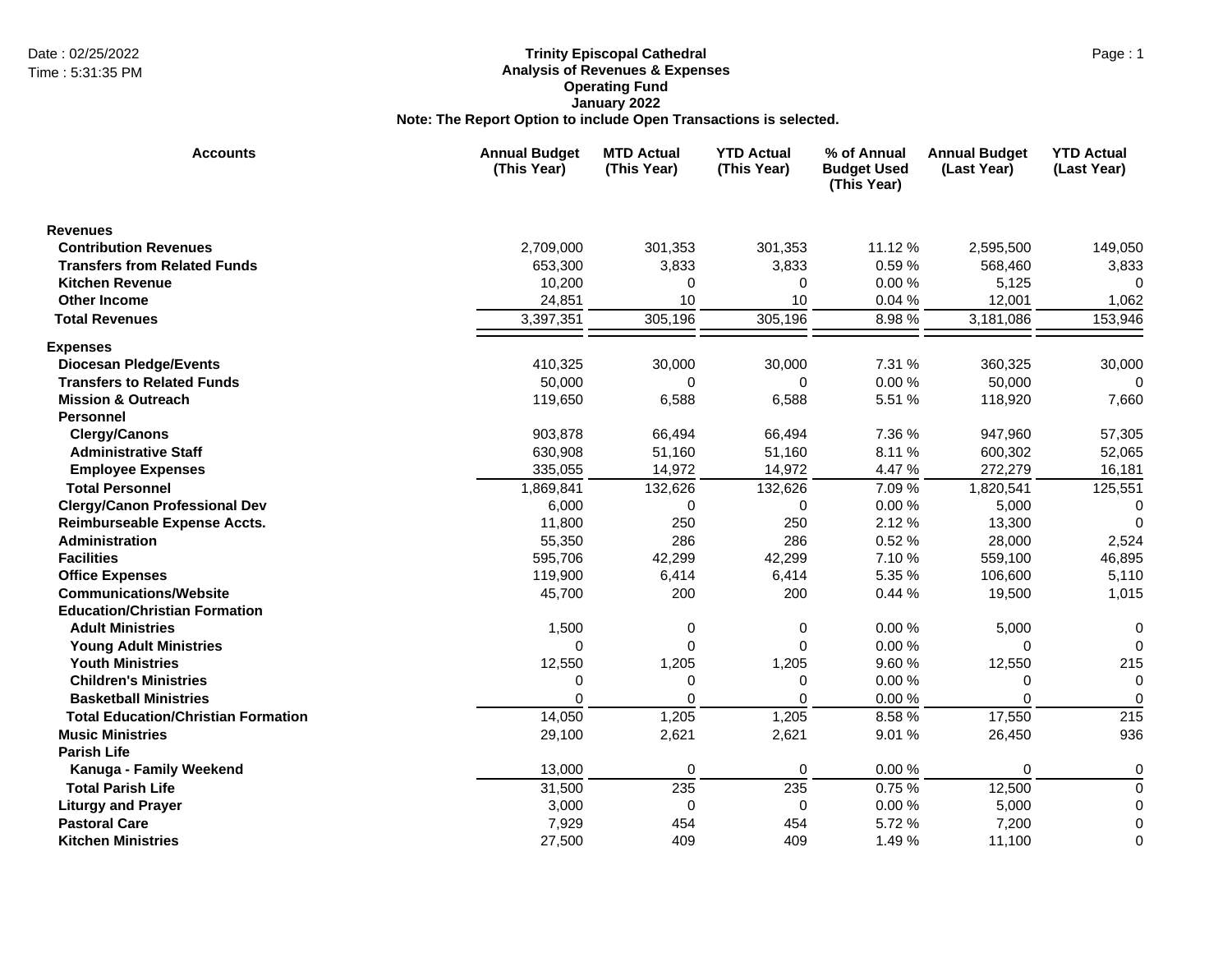## Date : 02/25/2022 Page : 2 **Trinity Episcopal Cathedral Analysis of Revenues & Expenses Operating Fund January 2022 Note: The Report Option to include Open Transactions is selected.**

| <b>Accounts</b>                                      |                            | <b>Annual Budget</b><br>(This Year) | <b>MTD Actual</b><br>(This Year) | <b>YTD Actual</b><br>(This Year) | % of Annual<br><b>Budget Used</b><br>(This Year) | <b>Annual Budget</b><br>(Last Year) | <b>YTD Actual</b><br>(Last Year) |
|------------------------------------------------------|----------------------------|-------------------------------------|----------------------------------|----------------------------------|--------------------------------------------------|-------------------------------------|----------------------------------|
| <b>Debt Service and Transfers</b>                    |                            | 0                                   | $\Omega$                         | 0                                | 0.00%                                            | 20,000                              | 0                                |
| <b>Total Expenses</b>                                |                            | 3,397,351                           | 223,586                          | 223,586                          | 6.58 %                                           | 3,181,086                           | 219,906                          |
| <b>Other Revenues</b>                                | <b>Net Total</b>           | 0                                   | 81,610                           | 81,610                           | 0.00%                                            | 0                                   | (65,960)                         |
| <b>Total Other Revenues</b>                          |                            | $\Omega$                            |                                  |                                  | 0.00%                                            |                                     | 0                                |
| <b>Other Expenses</b><br><b>Total Other Expenses</b> |                            | $\Omega$                            |                                  |                                  | 0.00%                                            |                                     | C                                |
|                                                      | <b>Net Operating Total</b> | 0                                   | 81,610                           | 81,610                           | 0.00%                                            | 0                                   | (65,960)                         |